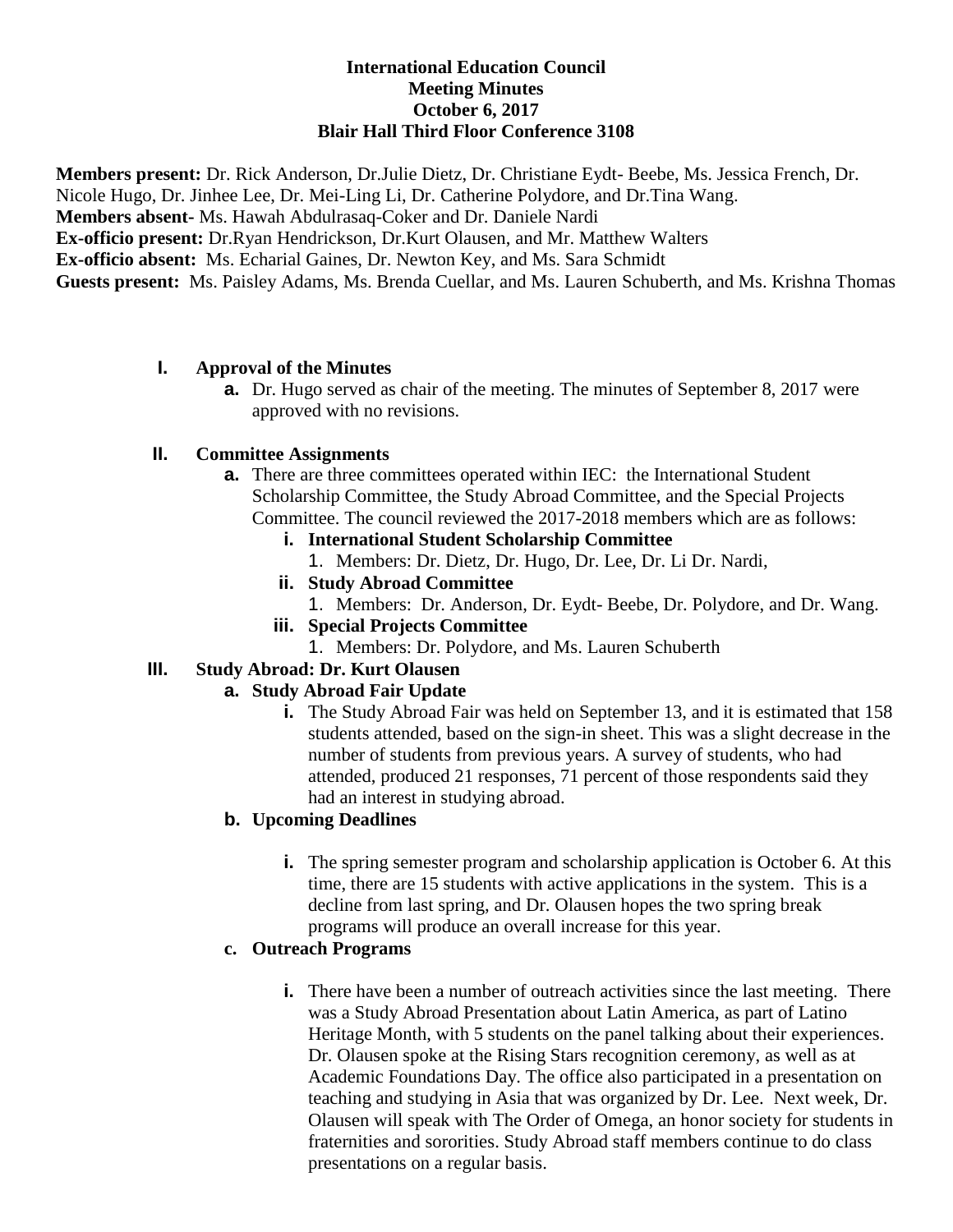### **V. International Students and Scholars: Mr. Matthew Walters**

#### **a) International Recruitment Update/ Guest Speakers- Ms. Cuellar**

**i.** Mrs. Cuellar did a presentation about her role in the office. Many of the students are in the Stem Programs. There has been some growth in African students this semester. She explained the recruitment for Latin American students. The strategy is called, Armchair recruitment. It is online. Students can log onto CWL (College Week Live) to communicate to Brenda. She does travel and recruit at the domestic level. She is planning a trip to Colombia and Brazil to recruit students. She mentioned partnerships with other Universities. Dr. Olausen helps leads that.

#### **b) Admissions New Update Created by OISS/ Mrs. Thomas and Ms. Cuellar**

**iii.** There is a new map on the website, where students from other countries can connect with our EIU international students. Students are more than likely to go to that University if they can communicate with those students. Faculty members can be a part of this system as well. Dr. Hendrickson thanks IEC and the office for implementing the program. The office uses social media to recruit students as well, including Facebook and Twitter. Dr. Wang encouraged the OISS to find ways to communicate with Chinese students. The office created a new email address to keep better track of emails from students who have an interest. There is an email, for current students. Ms. Cuellar stated there are 378 international students currently enrolled. There are 299 students on Optional Practical Training. Ms. Thomas reviewed the admissions requirement for students. There are 349 applications right now. We have admitted 71 students. Deadlines for applications are due Oct. 15 and Oct. 16 for scholarships. Undergraduates need at least 12 credit hours. Only 1 online course in each fall and Spring Semesters is permitted. Some ways for students to extend program are if they need to complete Thesis, to add a certificate for additional program, or complete requirements. Termination of Status: Academic Dismissal, failing to check in within 30 days, they don't maintain credit hours, and off campus employment without prior OISS approval.

#### **c) Graduate Coordinator Training Session**

**iv.** GA position- students must have a SS card. Make sure students arrive two or three days before the position begins.

#### **VI. International Education Week**

 **i.** Mr. Walters provided tentative plans for campus activities related to International education week.

#### **VII. AIS Update**

 **i.** No Report provided.

#### **VII. TLC Update**

 **ii.** Ms. Cuellar came to visit the office. Students did not know where International office was located. They plan to make a visit to the OISS during Orientation day. Brenda should meet with students more than once a month.